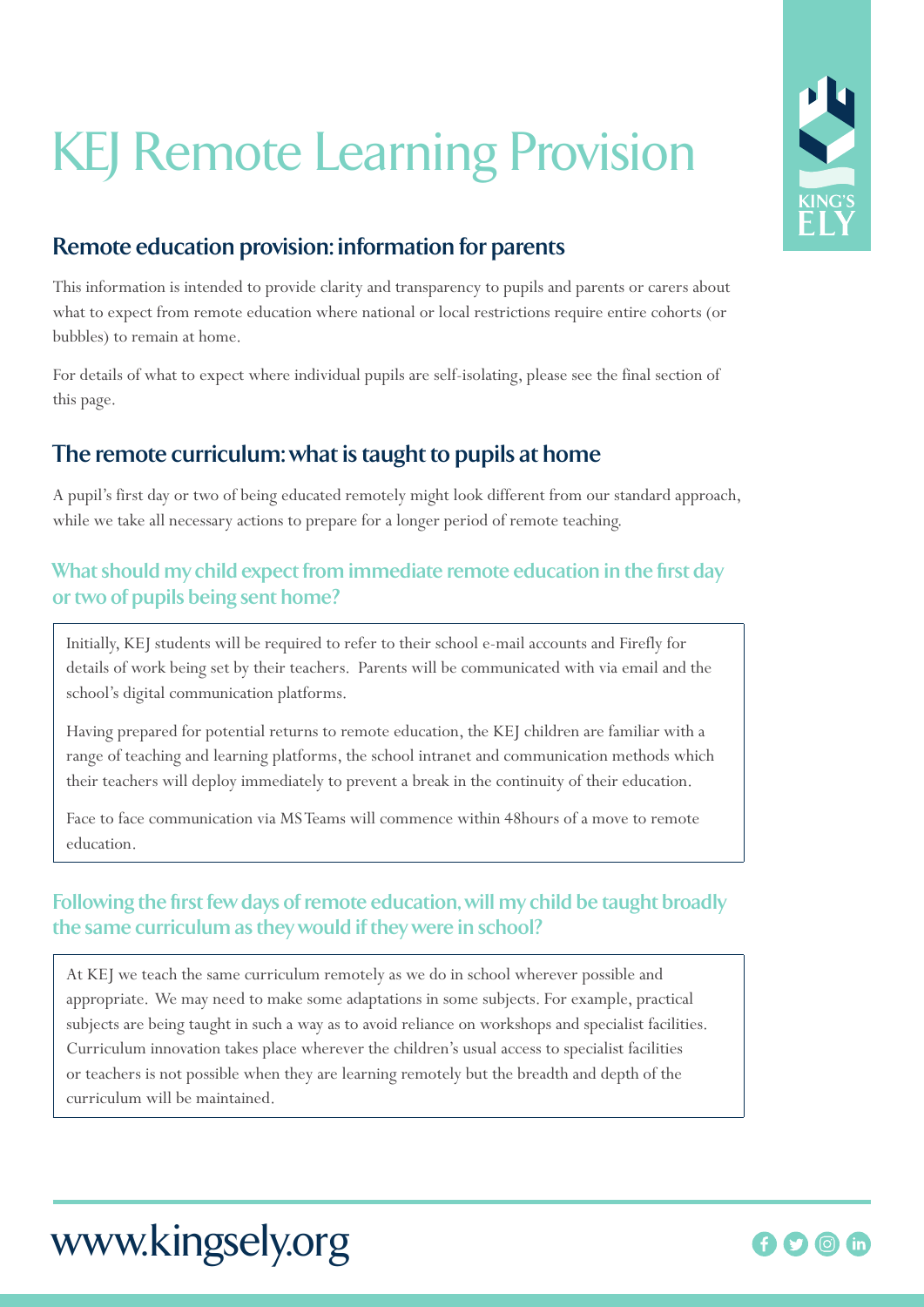# **Remote teaching and study time each day**

### **How long can I expect work set by the school to take my child each day?**

We expect that remote education (including remote teaching and independent work) will take pupils broadly the following number of hours each day:

| Key Stage 1                      |                                                                                                                                                                                                                                                      |
|----------------------------------|------------------------------------------------------------------------------------------------------------------------------------------------------------------------------------------------------------------------------------------------------|
| Key Stage 2                      | Years 3 and 4 have a timetable of lessons between registration<br>at 0845 and the end of the remote school day at 1545. This<br>timetable mirrors their usual timetable at school when learning<br>on site.                                          |
|                                  | Year 5 and 6 also follow the timetable above but their access<br>to specialists staff and differentiation by being taught in sets is<br>maintained when they are working remotely.                                                                   |
|                                  | There are a range of optional enrichment activities provided<br>beyond the usual timetable of lessons, which are accessed<br>remotely.                                                                                                               |
| Key Stage 3 and 4 (Years<br>7&8) | Year 7 and 8 students have a timetable of lessons running from<br>their morning online registration at 0845 through to 1630. Year<br>7 and 8 students continue to have access to all their specialist<br>teachers and lessons when working remotely. |
|                                  | There are a range of optional enrichment activities provided<br>beyond the usual timetable of lessons, which are accessed<br>remotely.                                                                                                               |

### **Accessing remote education**

**How will my child access any online remote education you are providing?**

All KEJ students will make use of: School email Firefly (The school's intranet) Office 365 tools – Word, Excel, PowerPoint, Sharepoint, Publisher etc OneDrive files and folders Years 3-6 make use of shared files or folders within OneDrive Years 7 and 8 make use of OneNote workbooks in addition Century Tech for all year groups



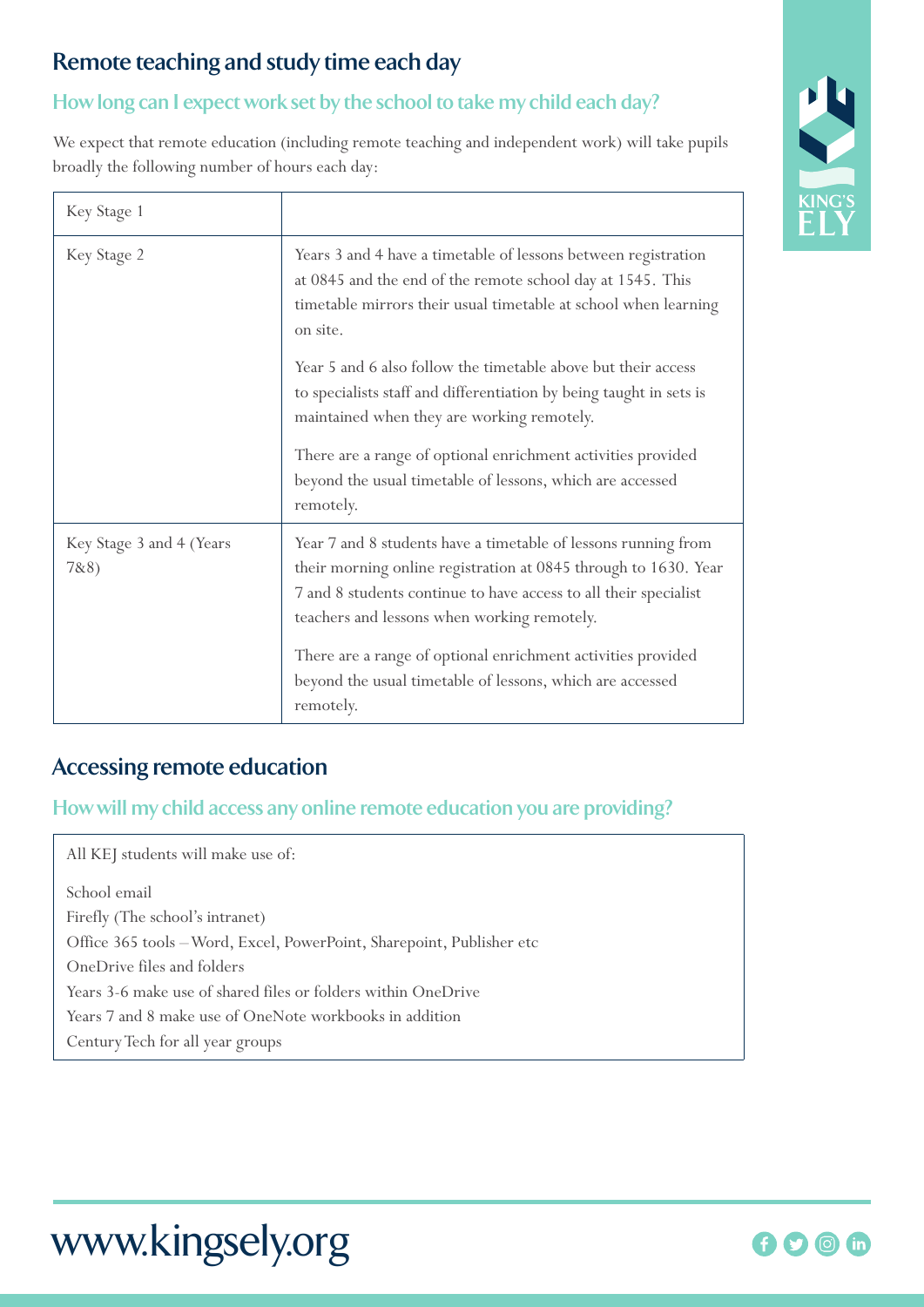### **If my child does not have digital or online access at home, how will you support them to access remote education?**

We recognise that some pupils may not have suitable online access at home. We take the following approaches to support those pupils to access remote education:

In KEJ we have established that all students require access to online learning during our normal operation. This is required to complete some homework tasks, to use our online learning platforms and to submit work. Due to the existing requirement that students have access to online materials and resources, few are expected to require support with hardware or internet access during remote learning.

Should support be required, it is offered in the following ways:

- Short term loans of laptops may be arranged with the Head of Computing and Digital Innovation at KEJ. Any loaned devices would be allocated based on need.
- At KEJ there is an expectation that internet access will be provided for students by parents and carers when they are working remotely. Where this is an impossibility, the school's onsite provision would provide support for the student concerned.
- If printed materials are required by students at home who do not have printing facilities, they will be produced at school and sent by mail. Online tasks will not generally be set to require printing.
- For any students unable to submit work online for marking or feedback, work may be sent to KEJ for distribution electronically to teachers.

#### **How will my child be taught remotely?**

We use a combination of the following approaches to teach pupils remotely:

- Live teaching, tutoring and pastoral meetings via MS Teams
- Recorded teaching via links sent to students as part of their Firefly tasks
- Printed paper packs produced by teachers for younger students in KS2
- Online textbooks and reading books along with materials the pupils will have at home or been sent to home
- Century Tech Maths, English and Science guided learning using AI to differentiate content for the students
- A range of commercially available website supporting the teaching of specific subjects or areas, including video clips or sequences
- Some longer-term, guided project work and/or research activities supporting thematic learning



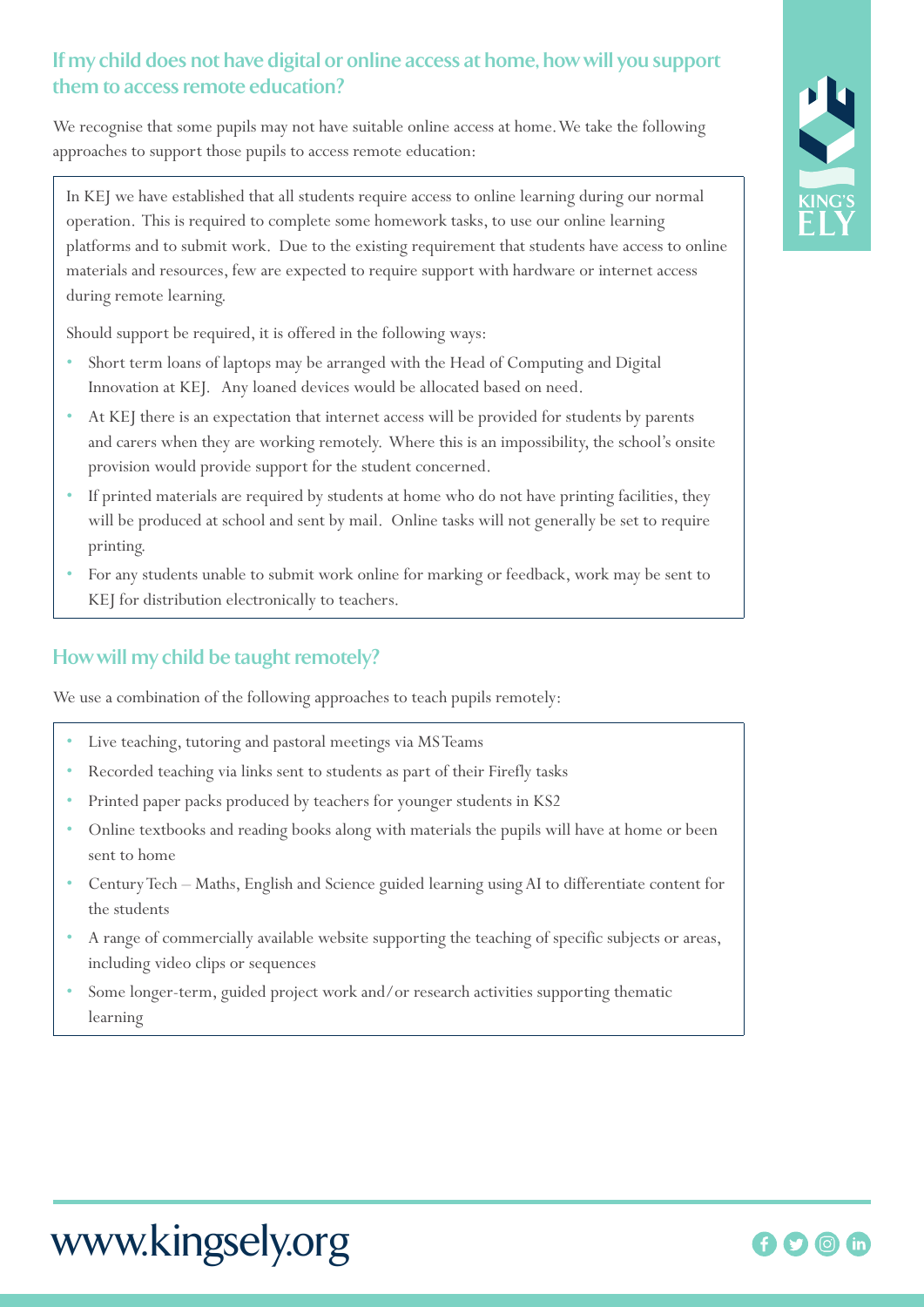## **Engagement and feedback**

### **What are your expectations for my child's engagement and the support that we as parents and carers should provide at home?**

- KEJ expectations for pupils' engagement with remote education are broadly in line with the usual expectations of the school. The full timetable is being offered to KEJ students and any deviation from this should be agreed through a child's Tutor if felt to be necessary.
- Students will be required to be in attendance or offer apologies if unable to attend lessons.
- Students may require support to be ready for the start of the school day at 0845 and we hope that parents and carers will assist the children in building a successful routine throughout the day to support remote learning.
- Parents and carers are encouraged to use email to communicate with teachers when supporting a child with their remote learning and to help students engage in meaningful dialogue via email or Teams with their teachers.

### **How will you check whether my child is engaging with their work and how will I be informed if there are concerns?**

All KEJ students will be registered on a daily basis and have their attendance monitored in all lessons. If there are concerns that a pattern of attendance is showing reluctance or inability to engage, school will contact parents or carers and the student by email to discuss how to intervene and support more effectively. If the initial contact does not prompt more engagement, a telephone call will be made by a member of KEJ SLT and a plan agreed.

At least once each half term, parents and carers will receive Grades via the school's electronic communication system. These Grades are specifically about each student's engagement with remote learning.

#### **How will you assess my child's work and progress?**

Feedback can take many forms and may not always mean extensive written comments for individual children. For example, whole-class feedback or quizzes marked automatically via digital platforms are also valid and effective methods, amongst many others. Our approach to feeding back on pupil work is as follows:

The use KEJ students make of shared folders, files and Onenote within Office 365 allow teachers to comment in writing, in real-time, and assess the work being completed remotely by our students.

In addition, our use of some commercially available platforms, such as Century Tech, allow teachers access to granular assessment data to guide formative assessment of the students' needs.

Longer term pieces of work may be submitted or uploaded electronically and will be assessed as they would be, were they handed in at school. Students should expect the usual levels of feedback on their work during any periods of remote learning.